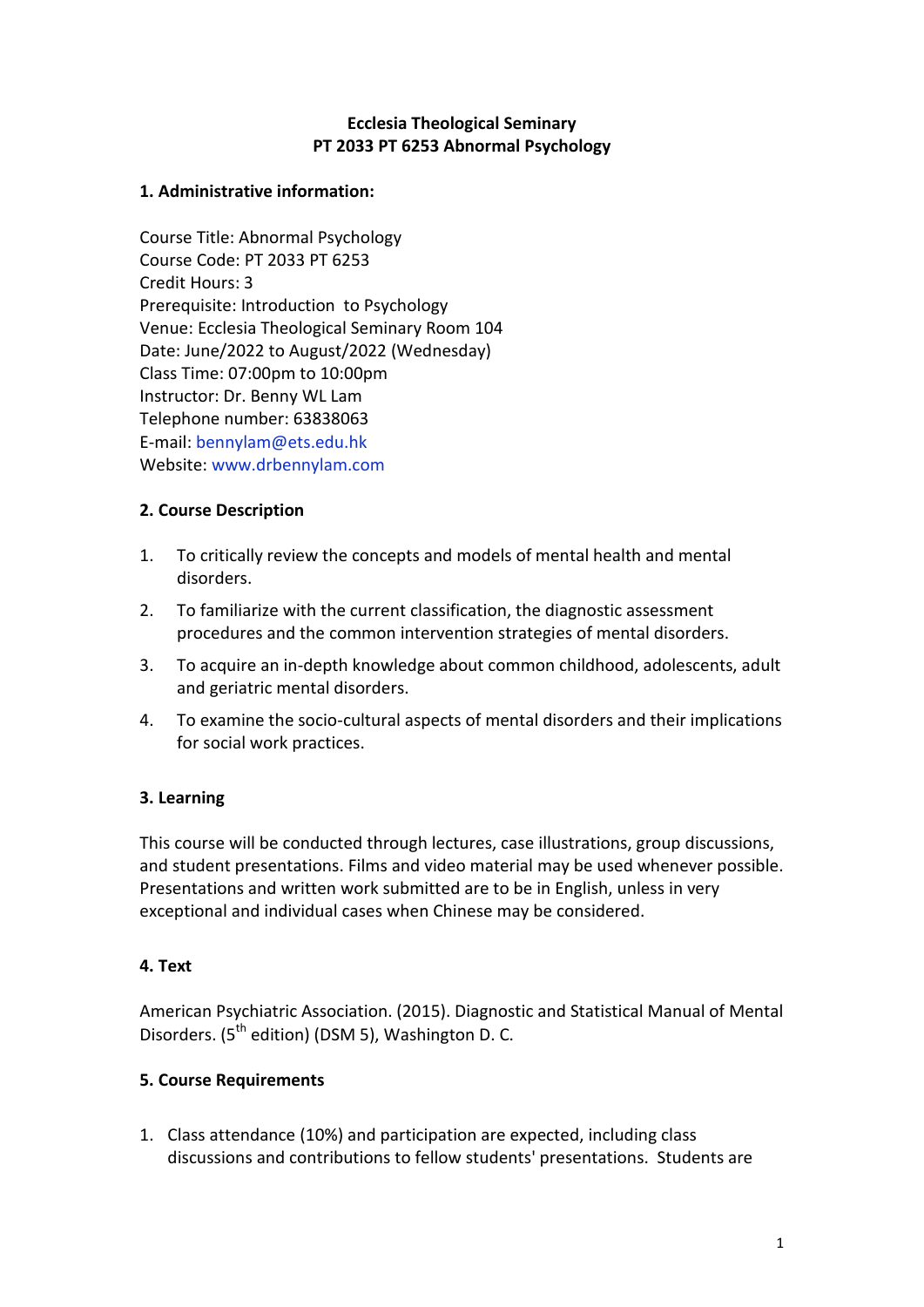expected to do all the required readings which are discussed in class. (at least 80%)

2. Presentation (30**%**): Each student group is required to make a 30 minutes **(strictly enforced)** presentation on a chapter on mental disorder or a cluster of mental health problem(s). The presentation should highlight the key points from the chapter and important points from the current literature, a discussion on local socio-cultural situations and a critique on current treatment/management practices.

Please prepare questions for class discussion. The student is expected to provide a brief outline of the presentation and a list of references used a week ahead of the presentation date. This outline will not be graded.

#### Presentation Topics:

- a) Anxiety disorders
- b) Somatoform and Dissociative Disorders
- c) Mood Disorders
- d) Early-Onset Disorders
- e) The Schizophrenias
- f) Personality disorders
- g) Late Onset Disorders
- h) Psychological Factors and Physical Disorders
- i) Sexual Disorders
- j) Substance-use Disorders

#### Importance:

Proper class notes to be organized into power points and/or notes for distribution to class.

- 3. Book Report x2 (30%). **Due Date: 06/07/2022 and 17/08/2022**
- 4. Final Examination (30%): Materials from both the text and the lectures can be on the examination. OR Case Study Report: Choose one character from a movie and study his/her behaviour as a case study. Report to me whether his or her behaviour are normal or abnormal. Why? What kind of abnormality behaviors you observed? Use DSM 5 to do a brief diagnosis according to your learned knowledge. **Final Exam/CSR Due Date: 31/08/2022**
- 5. Academic honesty is non-negotiable. All assignments submitted in fulfillment of course requirement must be of the students' own work. Plagiarism or any form of academic dishonesty will not be tolerated and will lead to a grade of zero for the submitted assignments.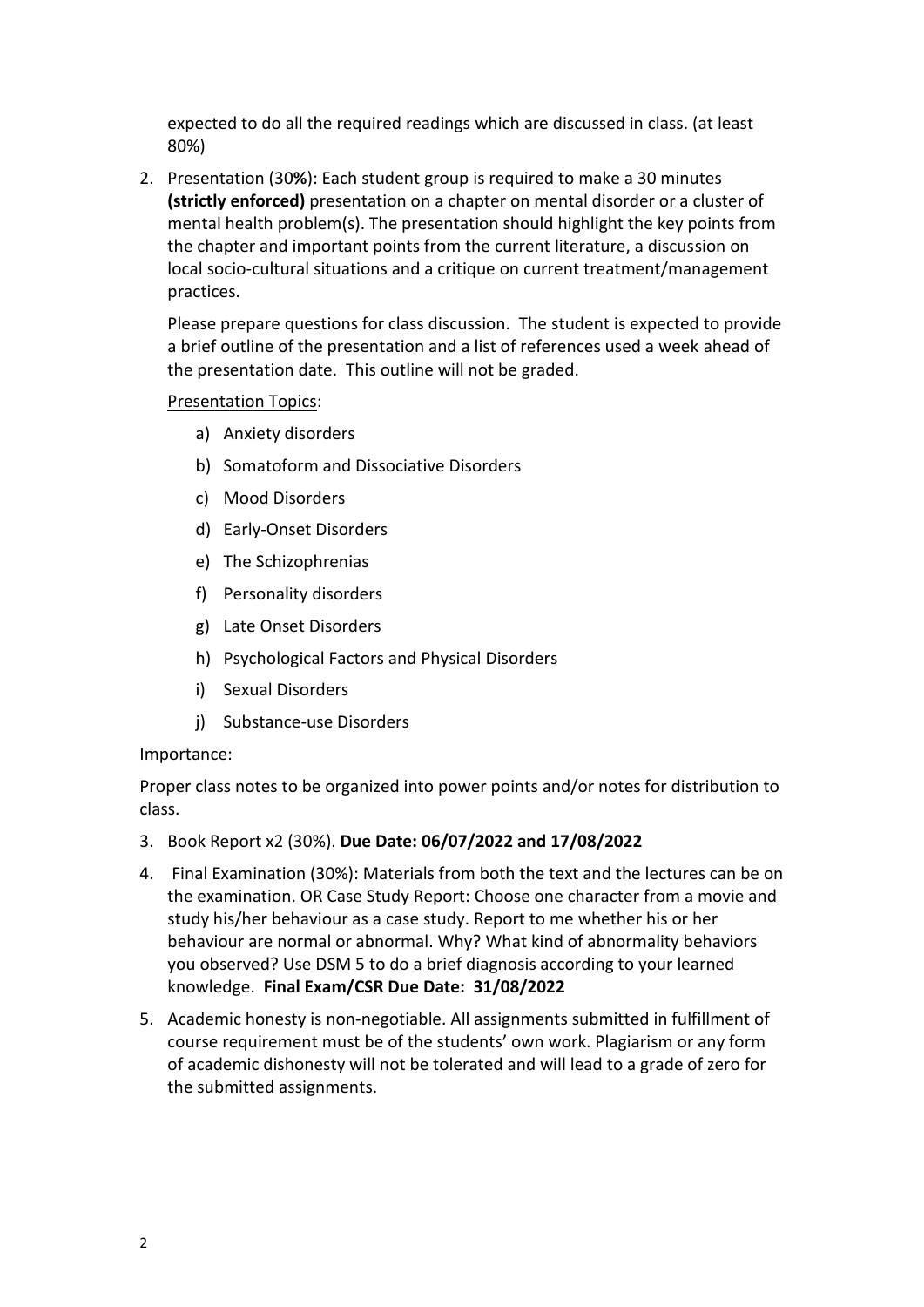6. The course grades are assigned as:

| Grade     | <b>Score</b>   | <b>GPA</b> | <b>Remark</b> |
|-----------|----------------|------------|---------------|
| A         | 93-100         | 4.00       |               |
| A-        | 90-92          | 3.70       | Excellent     |
| B+        | 87-89          | 3.30       |               |
| B         | 83-86          | 3.00       | Good          |
| <b>B-</b> | 80-82          | 2.70       |               |
| $C+$      | 77-79          | 2.30       |               |
| C         | 73-76          | 2.00       | Acceptable    |
| $C -$     | 70-72          | 1.70       |               |
| D+        | 67-69          | 1.30       |               |
| D         | 63-66          | 1.00       | Fair but pass |
| D-        | 60-62          | 0.70       |               |
| F         | 59.9 and below | 0.00       | Fail          |

Note: Scores and grades will not be "curved". Hence any number of students in this course can earn a score of 100 (or 0) on assignment or examination; and any number of students can earn a grade of A (or F). A student should constantly be aware of his / her potential final grade in the course. Students are welcome to discuss with the instructor regarding to his / her progress or any aspects of the course.

## **6. Attendance, Absence, Lateness, Incomplete:**

In accordance with the policies, class attendance is required, and class will start promptly at the schedule time. If you are absent or excessively late, you will receive a score of zero for the participation of that class.

A course grade of "incomplete" will be given under very unusual circumstances, and only if the student has completed at least 75% of the assigned work by the last day of class and only when an incomplete contract is signed and approved.

# **7. Course Outline:**

| <b>Week</b> | <b>Date</b> | <b>Time</b>        | <b>Topic</b>                                                                                                                                                                                                                                              | <b>Assignment</b> |
|-------------|-------------|--------------------|-----------------------------------------------------------------------------------------------------------------------------------------------------------------------------------------------------------------------------------------------------------|-------------------|
|             | Wednesday)  |                    |                                                                                                                                                                                                                                                           | Date              |
| 1           | 08/06/2022  | 7:00pm-<br>10:00pm | 1. Concept of mental health and<br>mental disorders<br>Definition of mental<br>a)<br>health and mental<br>disorder<br>Conceptualizations of<br>b)<br>positive mental health<br>Some common and less<br>c)<br>useful criteria in<br>defining mental health |                   |
|             |             |                    | Some more useful<br>d)                                                                                                                                                                                                                                    |                   |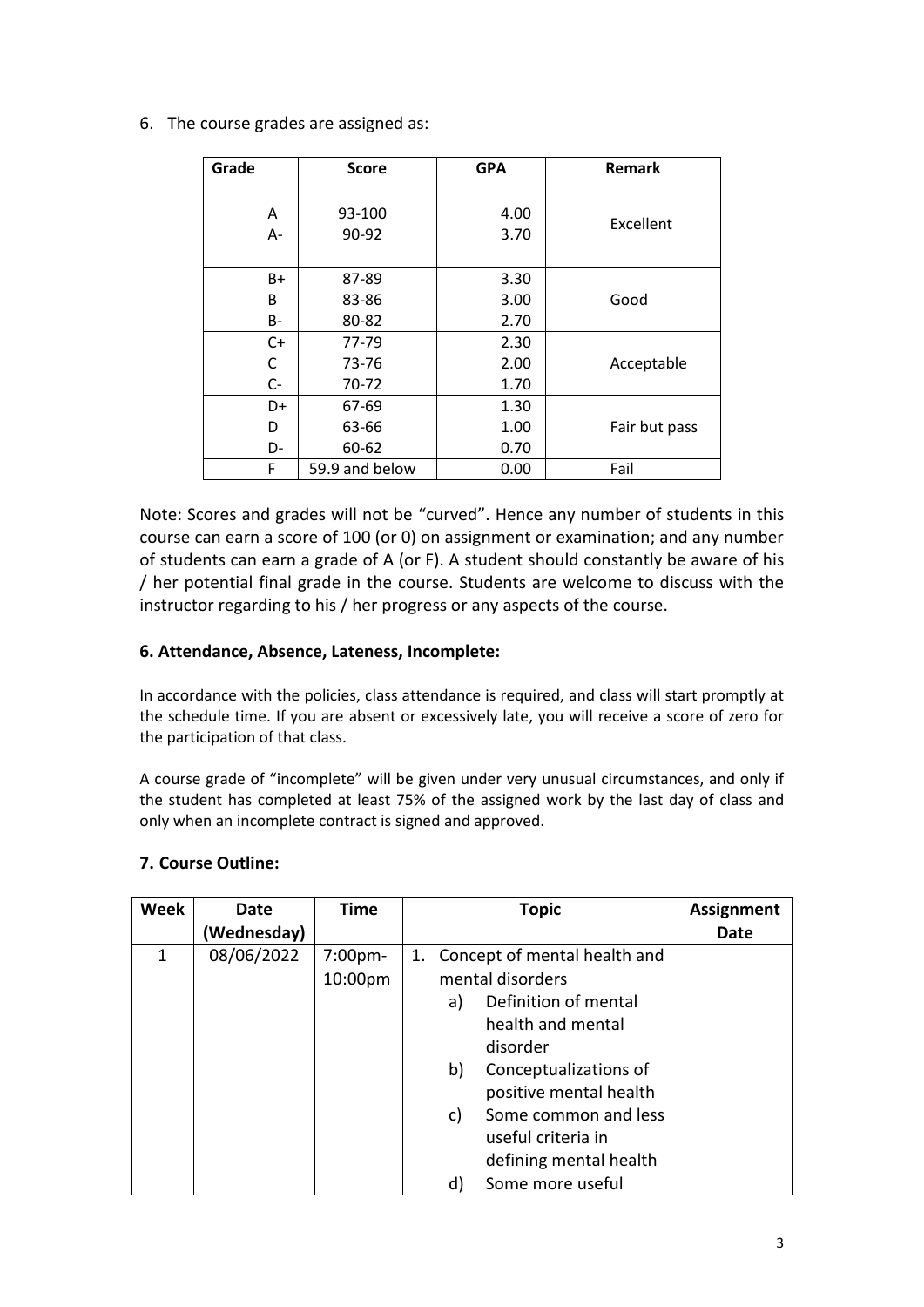|                |            |                    | criteria in defining<br>mental health                                                                                                                                                                                                                                                                                                                                                                                                                                                                    |
|----------------|------------|--------------------|----------------------------------------------------------------------------------------------------------------------------------------------------------------------------------------------------------------------------------------------------------------------------------------------------------------------------------------------------------------------------------------------------------------------------------------------------------------------------------------------------------|
| $\overline{2}$ | 15/06/2022 | 7:00pm-<br>10:00pm | 2. Assessment, diagnosis and<br>the DSM-IV and DSM-5<br>Concepts of validity and<br>a)<br>reliability in assessment<br>Various types of<br>b)<br>assessment and<br>psychological testing<br>Making diagnosis with<br>c)<br>the DSM-5<br>Limitations and<br>d)<br>reliability of the DSM 5                                                                                                                                                                                                                |
| 3              | 22/06/2022 | 7:00pm-<br>10:00pm | Theoretical perspectives<br>3.<br>Theoretical<br>a)<br>perspectives as tools<br>for understanding<br>mental health and<br>mental disorders<br>b)<br>Overview of<br>psychoanalytic and neo-<br>Freudian psychology;<br>learning and cognitive<br>behavioral approach;<br>existential-humanistic<br>approach; and systems<br>approach<br><b>Biological aspects of</b><br>c)<br>mental disorders, and<br>interaction between<br>biological and<br>psychological stressors<br>leading to mental<br>disorders |
| 4              | 29/06/2022 | 7:00pm-<br>10:00pm | <b>Anxiety Disorders</b><br>4.<br>Overview of the various<br>a)<br>types of anxiety<br>disorders<br>b)<br>Diagnostic criteria,<br>including symptoms<br>and characteristics,<br>etiology and treatment<br>of selected anxiety<br>disorders<br>Topics of concern:<br>c)<br>impact of stress and                                                                                                                                                                                                           |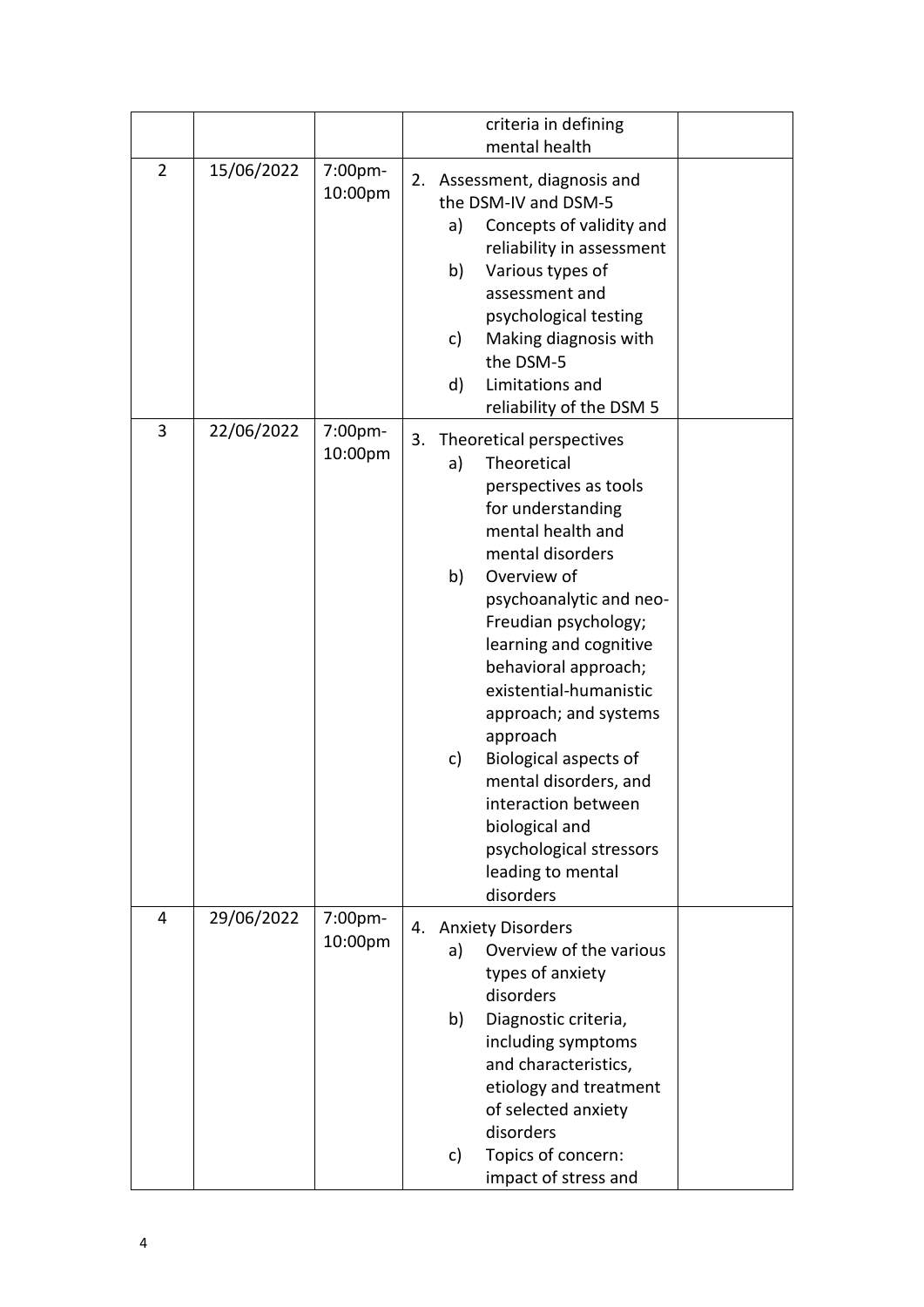|                |             |                    |    |                | trauma, distinguishing                                                                                                                                                                                                                                                                                                                                                                |                           |
|----------------|-------------|--------------------|----|----------------|---------------------------------------------------------------------------------------------------------------------------------------------------------------------------------------------------------------------------------------------------------------------------------------------------------------------------------------------------------------------------------------|---------------------------|
|                |             |                    |    |                | fear from anxiety, range<br>of severity and                                                                                                                                                                                                                                                                                                                                           |                           |
|                |             |                    |    |                | vulnerability                                                                                                                                                                                                                                                                                                                                                                         |                           |
| 5              | 06/07/2022  | 7:00pm-<br>10:00pm | 5. | a)<br>b)<br>c) | <b>Mood Disorders</b><br>Overview of various<br>types of mood<br>disorders<br>Diagnostics criteria,<br>including symptoms<br>and characteristics,<br>etiology and treatment<br>of selected mood<br>disorders<br>Topics of concern:<br>suicide and depression,<br>depression's vicious<br>cycle, gender and<br>cultural difference                                                     | <b>Book Report</b><br>Due |
| 6              | 13/07//2022 | 7:00pm-<br>10:00pm |    | a)<br>b)<br>c) | 6. Schizophrenia<br>Overview of various<br>types of schizophrenia<br>Diagnostics criteria,<br>including symptoms<br>and characteristics,<br>etiology and treatment<br>of selected types of<br>schizophrenia<br>Topics of concern:<br>social work practices in<br>helping families with<br>schizophrenia<br>members; major<br>misconceptions and<br>historic views of<br>schizophrenia |                           |
| $\overline{7}$ | 20/07/2022  | 7:00pm-<br>10:00pm | 7. | a)<br>b)<br>c) | Childhood disorders<br>Overview of various<br>types of childhood<br>disorders<br>Developmental<br>disorders such as<br>autism, Asperger's<br>disorders, and learning<br>disorders<br>Disruptive behavior                                                                                                                                                                              |                           |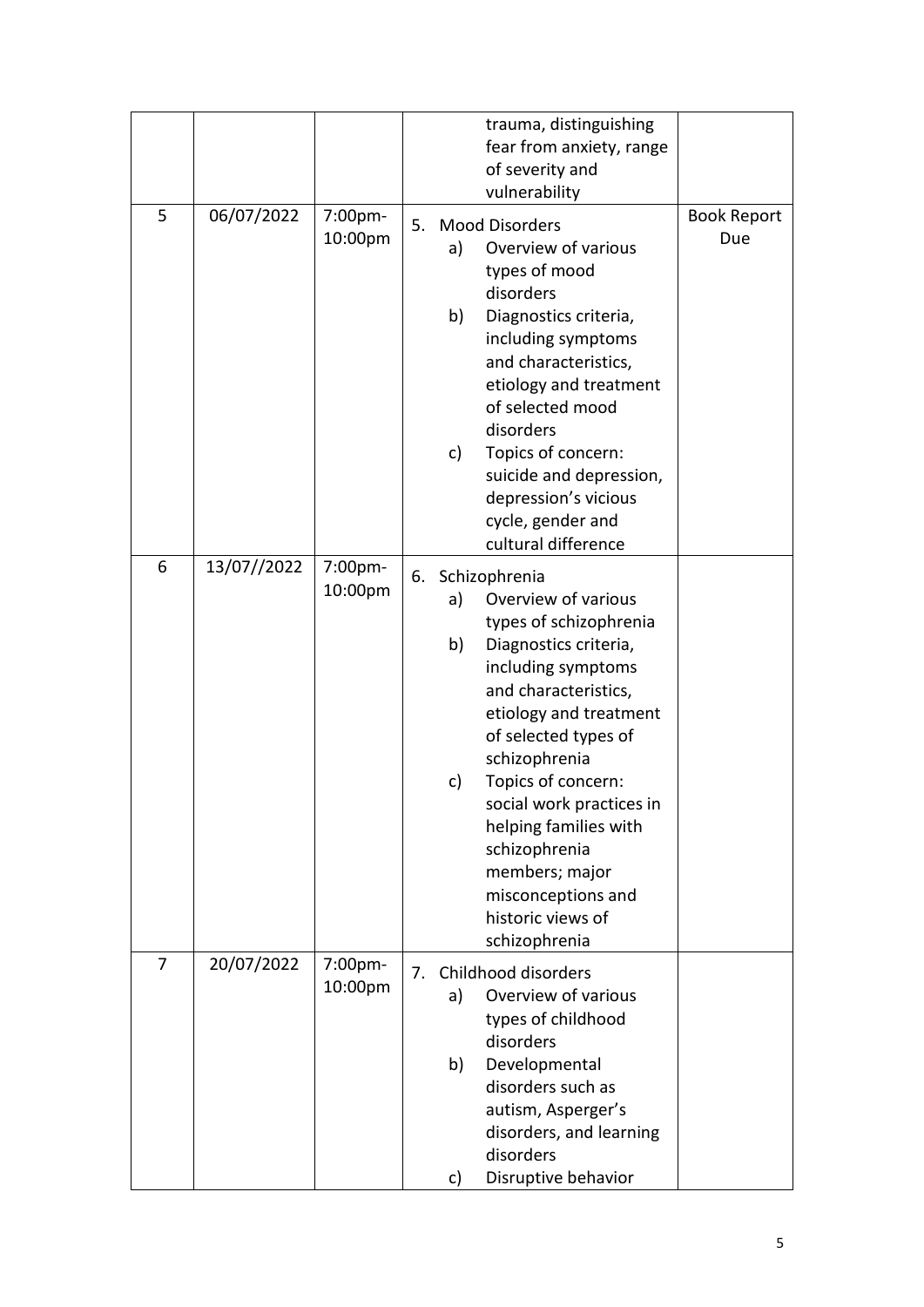|    |            |                    | disorders such as<br>conduct disorder,<br>attention deficit<br>hyperactivity disorder.<br>d)<br>Topics of concern:<br>interaction of biological<br>and psychological<br>factors; difficulties in<br>identifying and<br>diagnosing childhood<br>disorders                                                                                                                                                  |  |
|----|------------|--------------------|-----------------------------------------------------------------------------------------------------------------------------------------------------------------------------------------------------------------------------------------------------------------------------------------------------------------------------------------------------------------------------------------------------------|--|
| 8  | 27/07/2022 | 7:00pm-<br>10:00pm | 8.<br>Geriatric mental disorders<br>Overview of various<br>a)<br>types of late-onset<br>disorders<br>b)<br>Types of dementia and<br>geriatric depression,<br>including diagnostic<br>criteria, etiology and<br>treatments<br>Topics of concern:<br>c)<br>family and community<br>involvement in the<br>treatment of dementia<br>and geriatric depression                                                  |  |
| 9  | 03/08/2020 | 7:00pm-<br>10:00pm | 9.<br>Personality disorders<br>Overview of various<br>a)<br>types of personality<br>disorders<br>Diagnostics criteria<br>b)<br>including symptoms<br>and characteristics,<br>etiology and treatment<br>of selected types of<br>personality disorders<br>Topics of concern:<br>c)<br>difficulties in diagnosing<br>personality disorders,<br>contrasting personality<br>disorders and axis I<br>disorders. |  |
| 10 | 10/08/2022 | 7:00pm-<br>10:00pm | 10. Somatoform and Dissociative<br>Presentation<br><b>Disorders</b><br>Overview of various<br>a)<br>types of Somatoform<br>and Dissociative                                                                                                                                                                                                                                                               |  |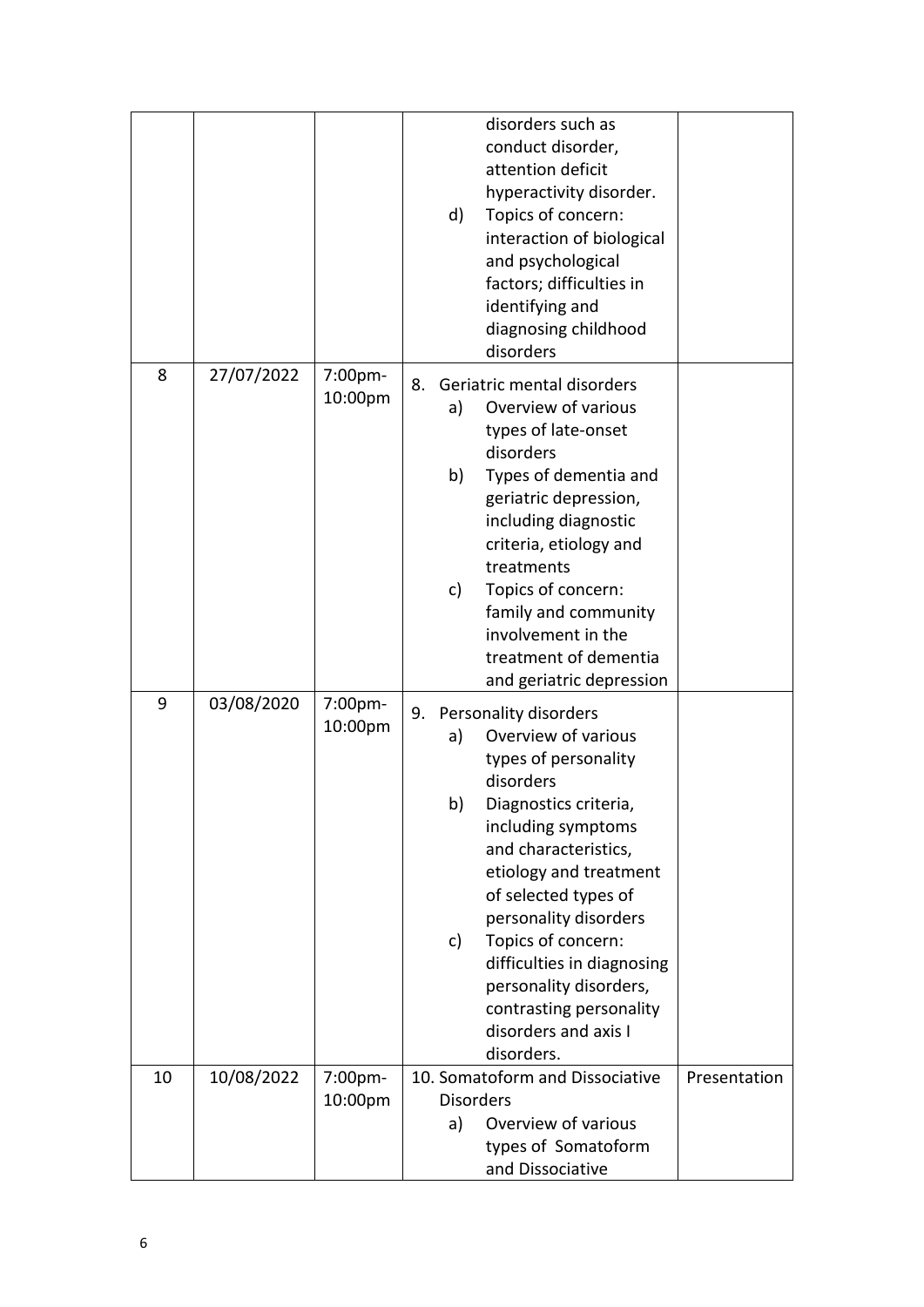|    |            |                    | disorders<br>b)<br>Diagnostics criteria,<br>including symptoms<br>and characteristics,<br>etiology and treatment<br>of selected types of<br>Somatoform and<br><b>Dissociative</b><br>Topics of concern:<br>c)<br>difficulties in diagnosing<br>DID.                                                                                                                         |                                           |
|----|------------|--------------------|-----------------------------------------------------------------------------------------------------------------------------------------------------------------------------------------------------------------------------------------------------------------------------------------------------------------------------------------------------------------------------|-------------------------------------------|
| 11 | 17/08/2022 | 7:00pm-<br>10:00pm | 11. Substance-Use Disorder<br>Overview of various<br>a)<br>types of Substance-Use<br>disorders<br>b)<br>Diagnostics criteria,<br>including symptoms<br>and characteristics,<br>etiology and treatment<br>of selected Substance-<br>Use disorders<br>Topics of concern:<br>c)<br>suicide and depression,<br>depression's vicious<br>cycle, gender and<br>cultural difference | Presentation<br><b>Book Report</b><br>Due |
| 12 | 24/08/2022 | 7:00pm-<br>10:00pm | 12. Sexual Disorders<br>Overview of various<br>a)<br>types of Sexual<br>disorders<br>b)<br>Diagnostics criteria,<br>including symptoms<br>and characteristics,<br>etiology and treatment<br>of selected mood<br>disorders<br>Topics of concern:<br>c)<br>gender and cultural<br>difference                                                                                  |                                           |
| 13 | 31/08/2022 | 7:00am-<br>10:00pm | Final Exam/<br>Case Report Due                                                                                                                                                                                                                                                                                                                                              |                                           |

### **8. Course Outcome:**

At the end of the course, each student should have a general view of the development of psychology. You will read about major areas and issues in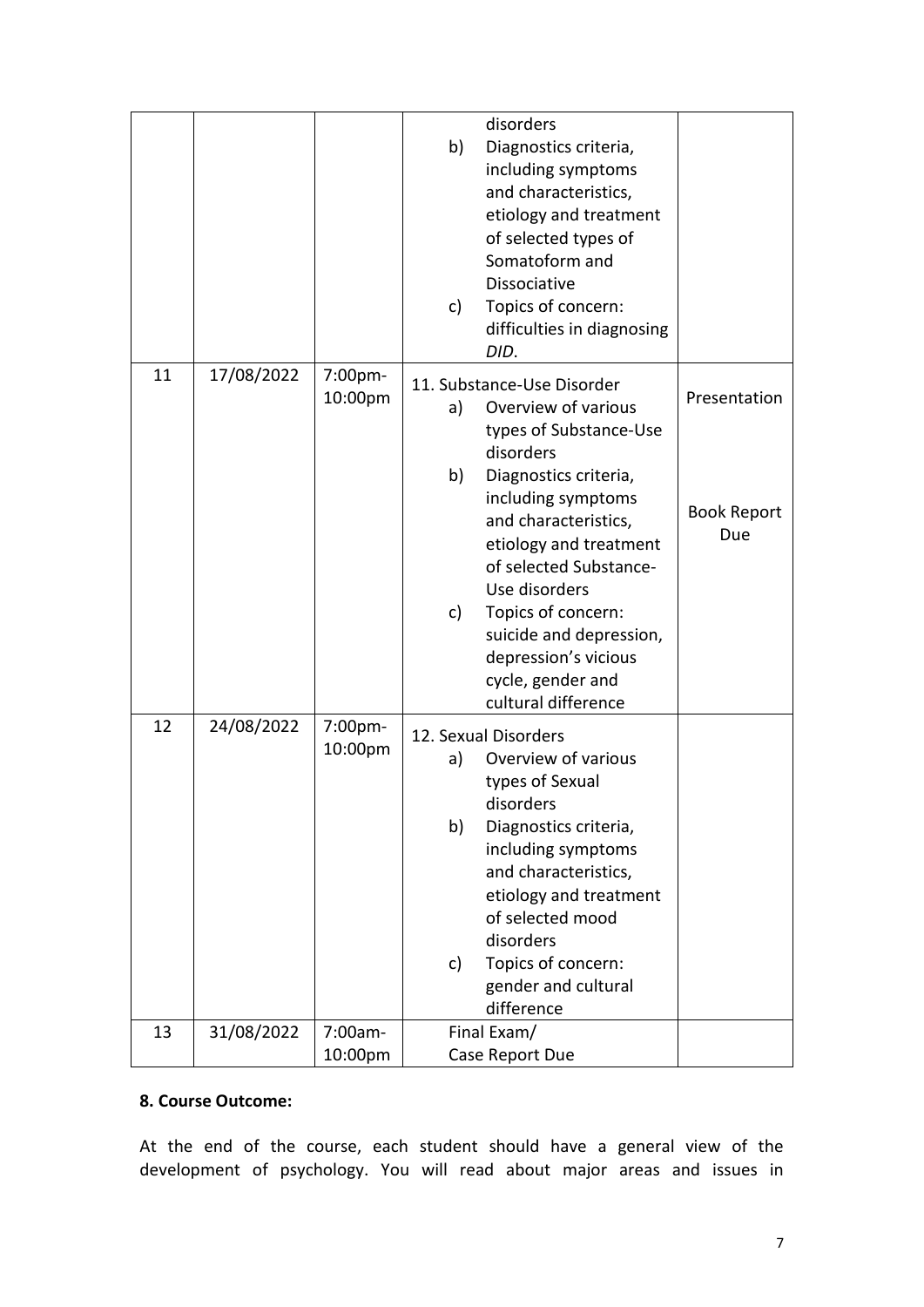psychology, and can appreciate how they relate to each other. Furthermore, this course equips you with basic knowledge of psychology for subsequent counseling training in other relevant courses offered by Ecclesia Theological Seminary.

#### **Recommended References**

#### 病態心理學書目**:**

1. 我們時代的病態人格([愛與焦慮、迷茫與孤獨、害怕競爭與衝突](http://www.eslite.com/Search_BW.aspx?query=我們時代的病態人格(愛與焦慮、迷茫與孤獨、害怕競爭與衝突):%20結合阿德勒與佛洛伊德心理學,%20跳脫痛苦循環的撫慰之書)): 結合阿德勒 與佛洛伊德心理學, [跳脫痛苦循環的撫慰之書](http://www.eslite.com/Search_BW.aspx?query=我們時代的病態人格(愛與焦慮、迷茫與孤獨、害怕競爭與衝突):%20結合阿德勒與佛洛伊德心理學,%20跳脫痛苦循環的撫慰之書) [The Neurotic Personality of Our Time](http://www.eslite.com/Search_BW.aspx?query=The%20Neurotic%20Personality%20of%20Our%20Time)  作者 / 卡倫·荷妮 [Karen Horney](http://www.eslite.com/Search_BW.aspx?query=Karen+Horney)譯者 / [林藪](http://www.eslite.com/Search_BW.aspx?query=%e6%9e%97%e8%97%aa) 出版社 / [小樹文化有限公司](http://www.eslite.com/Search_BW.aspx?query=%e5%b0%8f%e6%a8%b9%e6%96%87%e5%8c%96%e6%9c%89%e9%99%90%e5%85%ac%e5%8f%b8) 出版日期 / 2019/06/05 商品語言 / 中文/繁體 まんじょう リンクスタン 装訂 / 平裝

2. 我們內心的衝突: [是真愛還是自我欺騙、是發自內心還是社會期待](http://www.eslite.com/Search_BW.aspx?query=我們內心的衝突:%20是真愛還是自我欺騙、是發自內心還是社會期待......結合榮格、阿德勒、佛洛伊德理論,%20解開你內在煎熬的療心之作)......結合榮 [格、阿德勒、佛洛伊德理論](http://www.eslite.com/Search_BW.aspx?query=我們內心的衝突:%20是真愛還是自我欺騙、是發自內心還是社會期待......結合榮格、阿德勒、佛洛伊德理論,%20解開你內在煎熬的療心之作), 解開你內在煎熬的療心之作

#### [Our Inner Conflicts](http://www.eslite.com/Search_BW.aspx?query=Our%20Inner%20Conflicts)

| 作者 / 卡倫・荷妮 Karen Horney | 譯者 / 李娟             |
|-------------------------|---------------------|
| 出版社 / 小樹文化有限公司          | - 出版日期 / 2019/09/04 |
| 商品語言 / 中文/繁體            | 装訂 / 平裝             |

4. 適度依賴: 懂得示弱, [學會從信任出發的勇敢](http://www.eslite.com/Search_BW.aspx?query=適度依賴:%20懂得示弱,%20學會從信任出發的勇敢)

[Healthy Depenedncy: Leaning on Others Without Losing Yourself](http://www.eslite.com/Search_BW.aspx?query=Healthy%20Depenedncy:%20Leaning%20on%20Others%20Without%20Losing%20Yourself) 

| 作者 / 羅勃・伯恩斯坦/ 瑪麗・朗古蘭 Robert F. Bornstein/ Mary A. Languirand |                  |         |
|--------------------------------------------------------------|------------------|---------|
| 譯者 / 石孟磊/歐陽敏                                                 | 出版社 / 寶瓶文化事業有限公司 |         |
| 出版日期 / 2019/08/26                                            | 商品語言 / 中文/繁體     | 装訂 / 平裝 |

5. [自尊與依戀的愛情心理學](http://www.eslite.com/Search_BW.aspx?query=自尊與依戀的愛情心理學) ([なぜか恋愛がうまくいかない人の心理学](http://www.eslite.com/Search_BW.aspx?query=なぜか恋愛がうまくいかない人の心理学))

| 作者 / 加藤諦三      | 譯者 / 藍嘉楹          |
|----------------|-------------------|
| 出版社 / 世潮出版有限公司 | 出版日期 / 2019/08/02 |
| 商品語言 / 中文/繁體   | 装訂 / 平裝           |

6. 情緒陰影: [心靈整合之父榮格](http://www.eslite.com/Search_BW.aspx?query=情緒陰影:%20心靈整合之父榮格,%20帶你認識內在原型,%20享受情緒自由), 帶你認識內在原型, 享受情緒自由 作者 / [許皓宜](http://www.eslite.com/Search_BW.aspx?query=%e8%a8%b1%e7%9a%93%e5%ae%9c) マンマン出版社 / [遠流出版事業股份有限公司](http://www.eslite.com/Search_BW.aspx?query=%e9%81%a0%e6%b5%81%e5%87%ba%e7%89%88%e4%ba%8b%e6%a5%ad%e8%82%a1%e4%bb%bd%e6%9c%89%e9%99%90%e5%85%ac%e5%8f%b8) 出版日期 / 2018/01/07 商品語言 / 中文/繁體 裝訂 / 平裝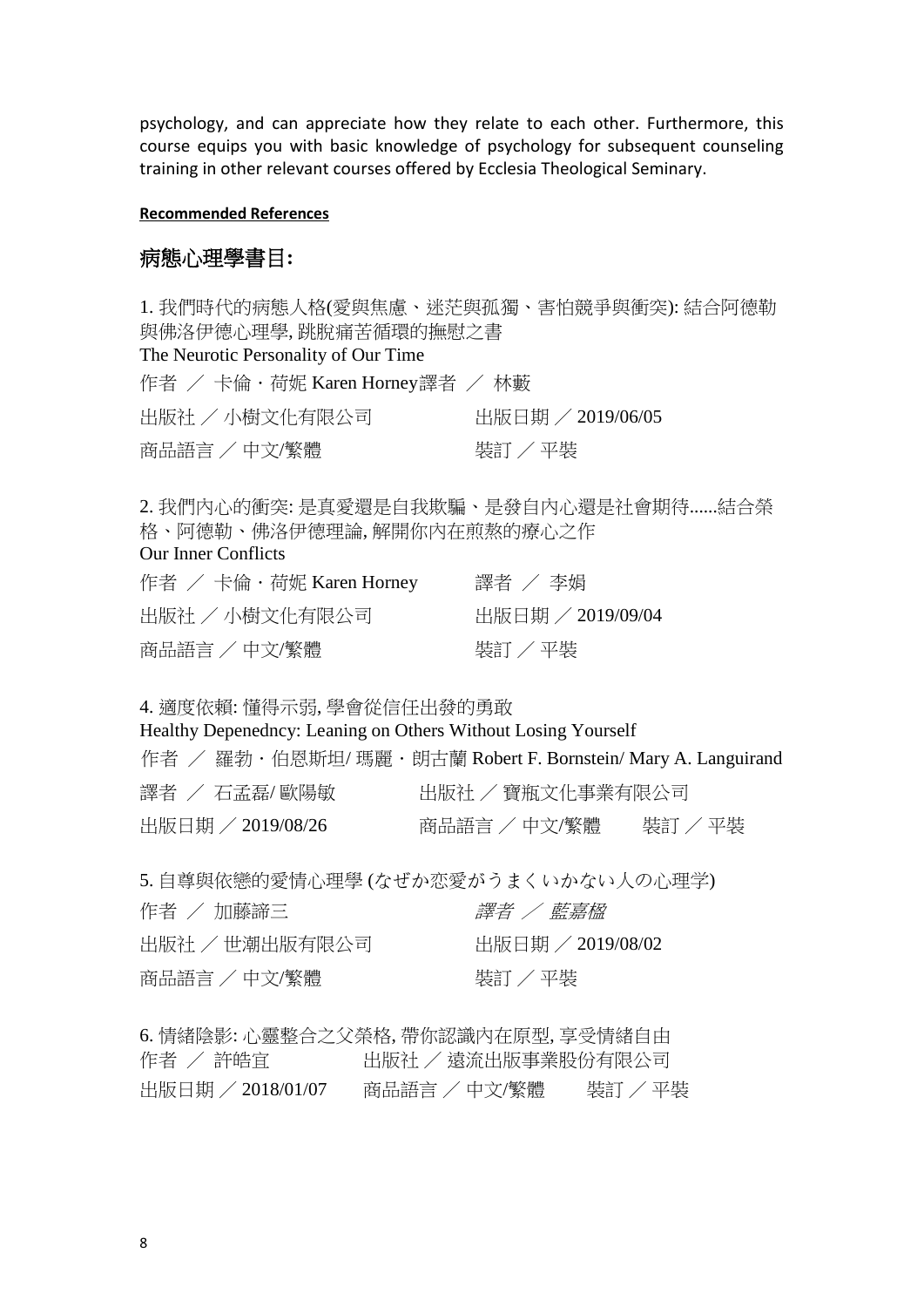7. [阿德勒的自卑與超越](http://www.eslite.com/Search_BW.aspx?query=阿德勒的自卑與超越) [What Life Should Mean to You](http://www.eslite.com/Search_BW.aspx?query=What%20Life%20Should%20Mean%20to%20You)  作者 / 阿爾弗雷德 · 阿德勒 [Alfred Adler](http://www.eslite.com/Search_BW.aspx?query=Alfred+Adler) 赛者 / [王倩](http://www.eslite.com/Search_BW.aspx?query=%e7%8e%8b%e5%80%a9) 出版社 / [海鴿文化出版圖書有限公司](http://www.eslite.com/Search_BW.aspx?query=%e6%b5%b7%e9%b4%bf%e6%96%87%e5%8c%96%e5%87%ba%e7%89%88%e5%9c%96%e6%9b%b8%e6%9c%89%e9%99%90%e5%85%ac%e5%8f%b8) The Team Team Hills (2019/01/23 商品語言 / 中文/繁體 まんじょう しょうしゃ おおし 装訂 / 平裝

8. 惡魔不是天生的: 心理學家帶你走進那些看不見, 卻真實存在的人性黑暗面 Making Evil 作者 / 茱莉亞.蕭 Julia Shaw 譯者 / 威治 出版社 / 商周出版 インド インド インド おおし 出版日期 / 2019/07/18

商品語言 / 中文/繁體 まんじょう インストリック とくしゃ 装訂 / 平裝

9. 犯罪心理學 (第 2 版) Criminal Behavior: A Psychological Approach 作者 / Curt R. Bartol/ Anne M. Bartol 譯者 / 李執中/ 編譯 出版社 / 華都文化事業有限公司 インストリック 出版日期 / 2018/07/31 商品語言 / 中文/繁體 まんじょう インストリック とくしゃ 装訂 / 平裝

10. 過度飲食心理學: 當人生只剩下吃是唯一慰藉 The Psychology of Overeating: Food and the Culture of Consumerism 作者 / 基瑪 · 卡吉兒 Kima Cargill インストン 譯者 / 吳宜蓁/ 林麗雪 出版社 / 光現出版 インド インド インド インド・コード 出版日期 / 2018/05/30 商品語言 / 中文/繁體 まんじょう しょうしゃ キャンク 装訂 / 平裝

11. 陰屍路的黑暗療癒: 團體壓力·道德兩難·生存競爭...24 位心理學專家剖析 令人又痛又撫慰的人性掙扎命題

### The Walking Dead Psychology: Psych of the Living Dead 作者 / 崔維斯.蘭里 Travis Langley 譯者 / 姚怡平 出版社 / 采實文化事業股份有限公司 出版日期 / 2016/10/06 商品語言 / 中文/繁體 まんない インストリック とくしゃ 装訂 / 平装

13. 為什麼有點變態, 反而很可以? Why We Do the Things We Do: Psychology in a Nutshell 作者 / 喬爾·利維 Joel Levy インチング さいちょう 譯者 / 林錦慧 出版社 / 遠流出版事業股份有限公司 出版日期 / 2018/03/29 商品語言 / 中文/繁體 まんじょう しょうしゃ リンクスタック 装訂 / 平裝

13. 無良這種病: 瑞典行為科學家教你利用 DISA 性格學, 徹底擺脫病態人格者的 暗黑操控 Omgiven Av Psykopater 作者 / 湯瑪斯·埃里克森 Thomas Erikson 譯者 / 林麗冠<br>出版社 / 時報文化出版企業股份有限公司 出版日期 / 2019/07/16 出版社 / 時報文化出版企業股份有限公司 商品語言 / 中文/繁體  $\frac{1}{3}$  / 平裝

14. 非典型力量: 暗黑人格的正向發揮, 不受束縛的心理超人 (第 2 版) The Wisdom of Psychopaths: What Saints, Spies, and Serial Killers Can Teach Us about Success